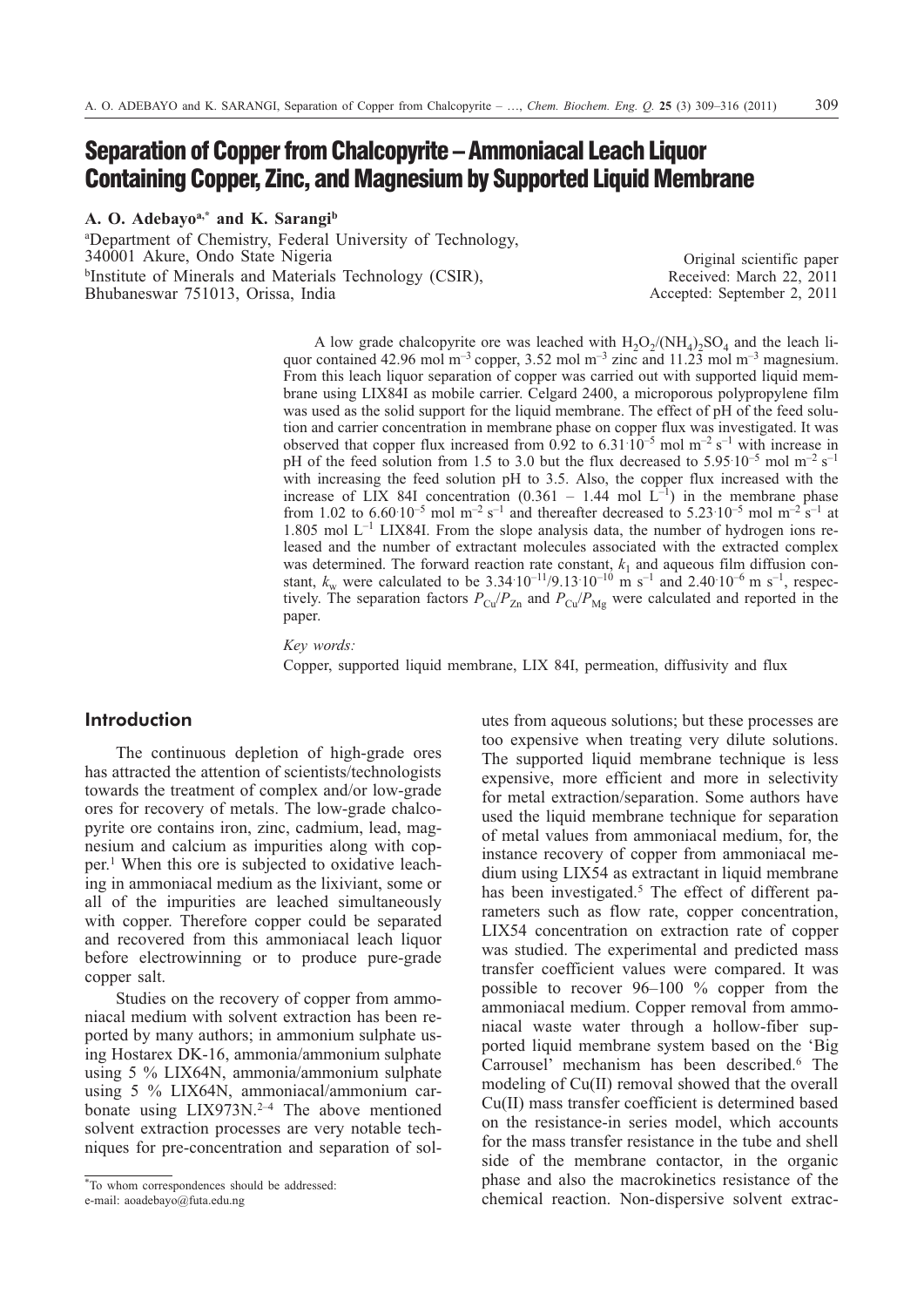tion of Cu(II) by hollow-fiber membrane using LIX973N from ammoniacal/ammonium carbonate aqueous solutions has been studied.7 In this study, the influence of pH and ammonium carbonate solution, copper concentration, extractant concentration on copper extraction was investigated. The effect of modular configuration (counter-current and co-current) on copper extraction has also been studied. The ammoniacal etching solution of printed circuit board containing  $\sim$ 2.5 mol L<sup>-1</sup> Cu(II) has been treated in a hollow-fiber supported liquid membrane module using  $LIX54$ .<sup>8</sup> Bench scale experiments were carried out to screen out the optimum conditions for the potential practical process. The accumulation of excess ammonia in the feed solution had negative effect on the copper removal through the hollow-fiber supported liquid membrane system, especially at low copper concentration in feed solution. This copper removal was also tested in pilot scale with membrane surface area of 130 m2. Among extensive literature surveyed, no work has ever been reported on separation/extraction of copper in ammoniacal solution using LIX84I with supported liquid membrane technique.

LIX84I is a copper-selective commercial extractant which extracts copper from both acid and ammoniacal leach solutions. Kinetically, it is slower than ion pair extractant but it has good physical properties in terms of phase separation, low aqueous solubility, and chemical stability, though it is relatively expensive to manufacture.<sup>9</sup>

The present work was designed based on the earlier work on leaching of chalcopyrite with hydrogen peroxide in the presence of ammonia as the lixiviating agent.10 Low-grade chalcopyrite ore was leached under oxidation with hydrogen peroxide (45 % v v<sup>-1</sup>) and ammonium sulphate (72 g L<sup>-1</sup>) as lixiviant and the leach liquor contained 42.96 mol m–3 copper, 3.52 mol  $m^{-3}$  zinc and 11.23 mol  $m^{-3}$  magnesium. The pH of the leach liquor was 4.23. In the past, a very dilute solution of this type was often discarded thereby causing environmental problems. However, in our previous work we reported separation of the metal using the same extractant/carrier in sulphuric acid leach liquor and it was found that the present work shows faster extraction.<sup>11</sup> Since the leach liquor pH was within the acid range and the acidic extractant LIX84I is a copper-selective extractant, this was used for extraction of copper from chalcopyrite leach liquor using supported liquid membrane.

# Extraction/separation model

The extraction equilibrium of a divalent metal such as  $Cu^{2+}$  and a chelating extractant LIX84I can be expressed as follows:

$$
Cu_{(aq)}^{2+}2RH \xrightarrow{\longrightarrow} CuR_{2(org)} + 2H_{(aq)}^{+} \tag{1}
$$

The equilibrium constant for the above equation is given by eq. (2):

$$
K_{ext} = \frac{[CuR_2]_{Org}[H^+]_{Aq}^2}{[Cu^{2+}]_{Aq}[RH]_{Org}^2}
$$
 (2)

If a solution contains a sufficient amount of ammonium ions where free ammonia is produced, a copper ammine complex  $[Cu(NH_3)_n]^2$ <sup>+</sup> (n varies from 1–4) will be formed as shown in following equations.

$$
NH_{4}^{+} \Longleftrightarrow H^{+} + NH_{3},
$$
\n
$$
K_{NH_{3}} = \frac{[H^{+}][NH_{3}]}{[NH_{4}^{+}]}
$$
\n
$$
[Cu(H_{2}O)_{6}]^{2+} + 4NH_{3} \Longleftrightarrow
$$
\n
$$
\Longleftrightarrow [Cu(NH_{3})_{4}(H_{2}O)_{2}]^{2+} + 4H_{2}O
$$
\n(4)

 $\left[ Cu(NH_3)_{4} (H_2 O)_2 \right]^{2+}$  reacts with two RH molecules as given in eq. (5).

$$
[Cu(NH3)2+4Aq + 2RHOrg —
$$
  
\n
$$
\Longleftrightarrow CuR2Org + 2NH+4Aq + 2NH3Aq
$$
 (5)

The extraction constant is represented as:

$$
K_{ext} = \frac{[CuR_2]_{Org}[NH_4^+]_{Aq}^2[NH_3^+]_{Aq}^2}{[Cu(NH_3)_4^{2+}]_{Aq}[RH]^2_{Org}} \tag{6}
$$

$$
K_{ext} = D \frac{[NH_4^+]_{Aq}^2 [NH_3\,]_{Aq}^2}{[RH]_{Org}^2}
$$
 (7)

where  $D$  is the distribution coefficient and is given by:

$$
D = \frac{[CuR_2]_{Org}}{[Cu(NH_3)_4^{2+}]_{Ag}} \tag{8}
$$

Taking logarithm of eq. (8), the eq. (9) is obtained.

$$
\log D = \log K_{ext} - 2 \log [NH_4^+]_{Aq} - 2 \log [NH_3]_{Aq} + 2 \log [RH]_{Org}
$$
 (9)

Analyzing the experimental value of distribution coefficient (*D*) as a function of equilibrium pH and extractant concentration at constant value of other parameters in eq. (9), allows for the estimation of the number of extractant molecules and hydrogen ions associated in the reaction mechanism.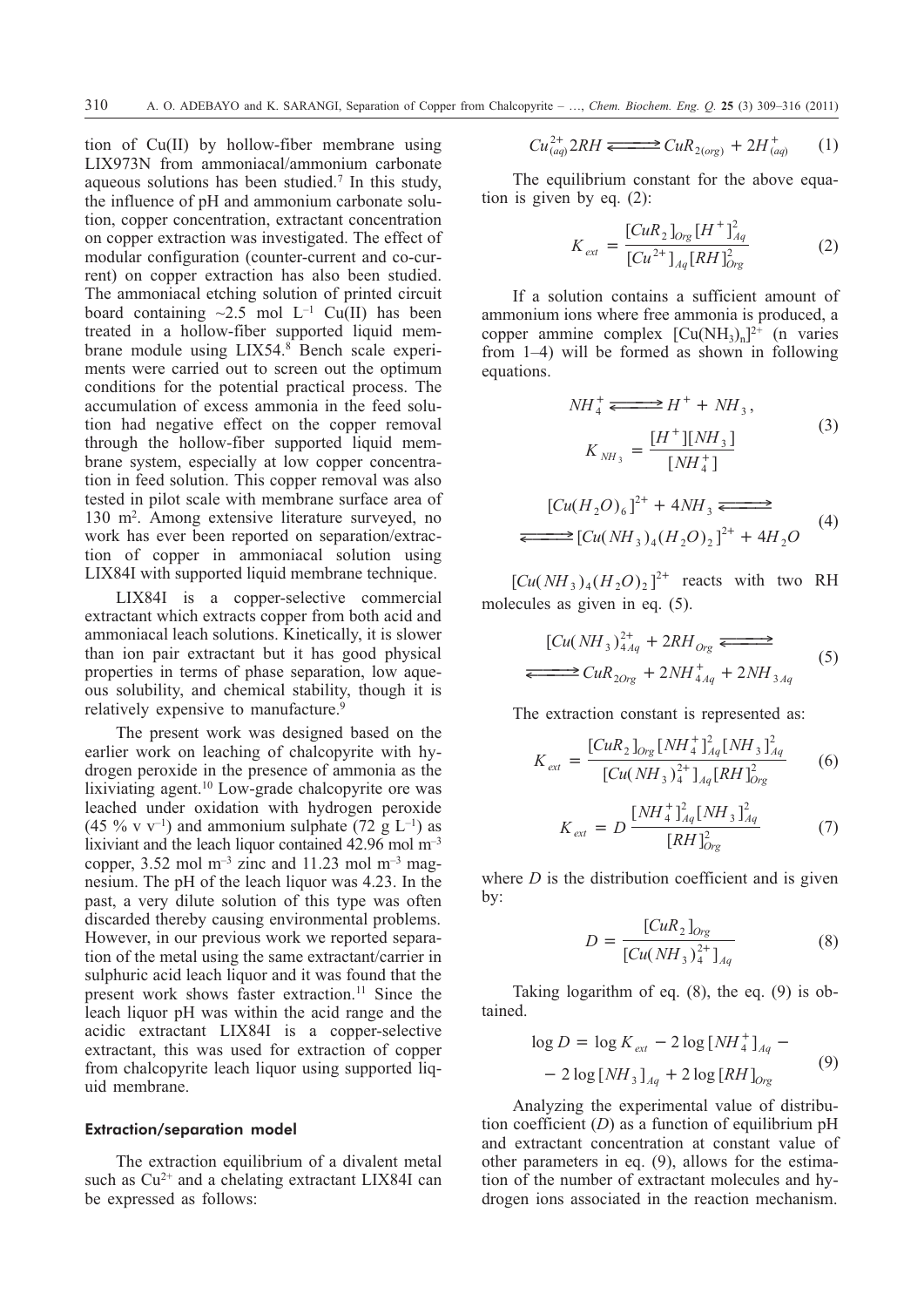The separation factor  $\beta$  of two metal ions is defined in eq. (10) as:

$$
\beta = \frac{D_{M1}}{D_{M2}}\tag{10}
$$

where  $D_{\text{M1}}$  and  $D_{\text{M2}}$  are relative distribution coefficients of major metal to minor metal composition in a solution.

The transport of copper ion from the feed phase to the strip phase by the supported liquid membrane using LIX84I is a coupled counter-current transport process and by this mechanism  $Cu^{2+}$ and  $H^+$  move by diffusion in opposite direction through the membrane. The relationship that correlates the membrane flux *J*, concentration of the feed solution [Cu], volume of the feed solution *V*, and the effective membrane area  $A$ , is given by eq. (11):

$$
J = \left(\frac{V}{A}\right) \frac{\mathrm{d}[Cu]}{\mathrm{d}t} \tag{11}
$$

The permeability coefficient of the membrane, *P*, is defined in eq. (12)

$$
P = J/M \tag{12}
$$

Two or more species of the metal ion present in the feed solution can be separated when the values of their permeability coefficient are different. The separation factor,  $\alpha$  is defined by eq. (13):

$$
\alpha = P_1/P_2 = \left(\frac{J_{M1}/[M_1]_f}{J_{M2}/[M_2]_f}\right) (13)
$$

where,  $J_{\rm M1}$  and  $J_{\rm M2}$  are the fluxes for the major and minor transporting components, respectively and  $[M_1]_f$  and  $[M_2]_f$  are their respective feed concentrations.

# **Experimental**

# Membrane solid support

Celgard 2400, a microporous polypropylene film supplied by Hoechst Celanese Inc. USA, was used as the solid support for the liquid membrane. This film has a porosity of 41  $\%$ , thickness of 25.4  $\mu$ m and pore size dimensions of  $0.04 \times 0.12$  µm  $(W \times L)$ .

# **Chemicals**

The commercial extractant, 2-hydroxy-5-nonylacetophenone oxime (LIX84I), was used as the mobile carrier for the supported liquid membrane and was supplied by Cognis Corporation, USA. This extractant was used as such without no further purification. Distilled kerosene (b.p.160–210 °C) was used as the diluent. All other chemicals used were of analytical reagent grade.

# **Experimental procedures**

#### Preparation of membrane

The membranes were prepared by absorbing the microporous polypropylene support under vacuum for at least 24 h in the organic phase prepared by diluting the required volume of LIX84I in distilled kerosene.

#### Equilibrium studies

10 mL of the leach liquor was equilibrated with an equal volume of LIX84I in kerosene in a separating funnel for 5 minutes. From preliminary experiments, it was observed that equilibration time of 3 minutes was sufficient for complete extraction of copper with LIX84I. The phases were allowed complete phase disengagement and the raffinate was separated out. This raffinate was analysed for metal ion concentration after diluting with 1 mol  $L^{-1}$  $HNO<sub>3</sub>$ . The concentration of metal ions in the organic phase was calculated from the difference between the metal ion concentrations in the aqueous phase before and after extraction.

#### Supported liquid membrane studies

A plate and frame type of cell with an effective membrane area (geometrical membrane area × porosity) of  $0.0217 \text{ m}^2$  was used for the liquid membrane experiment. The length, width and depth of the channels of both feed and strip solutions were 13 cm, 7 cm, and 0.1 cm, respectively as reported in earlier work.12 The pH of feed solution was adjusted to the desired value using a pH meter (Systronics,  $\mu$  pH meter) before starting the experiment. Both the feed and strip solutions (200 mL each) were circulated through the module with the help of a peristaltic pump (Watson Marlow 501 S). The feed solution was kept under constant agitation using a mechanical stirrer. An equal volume of samples (1 mL) was withdrawn from the feed and strip solutions at the desired time intervals and analysed for metal ion concentration using Atomic Absorption Spectrophotometer (Perkin Elmer, AAnalyst 200).

# **Results and discussion**

#### Equilibrium studies

The effect of pH on extraction of copper was studied in the pH range  $0.5 - 3.89$ . The corresponding equilibrium pH varied from 0.49 to 2.20. It was observed that the percentage extraction of copper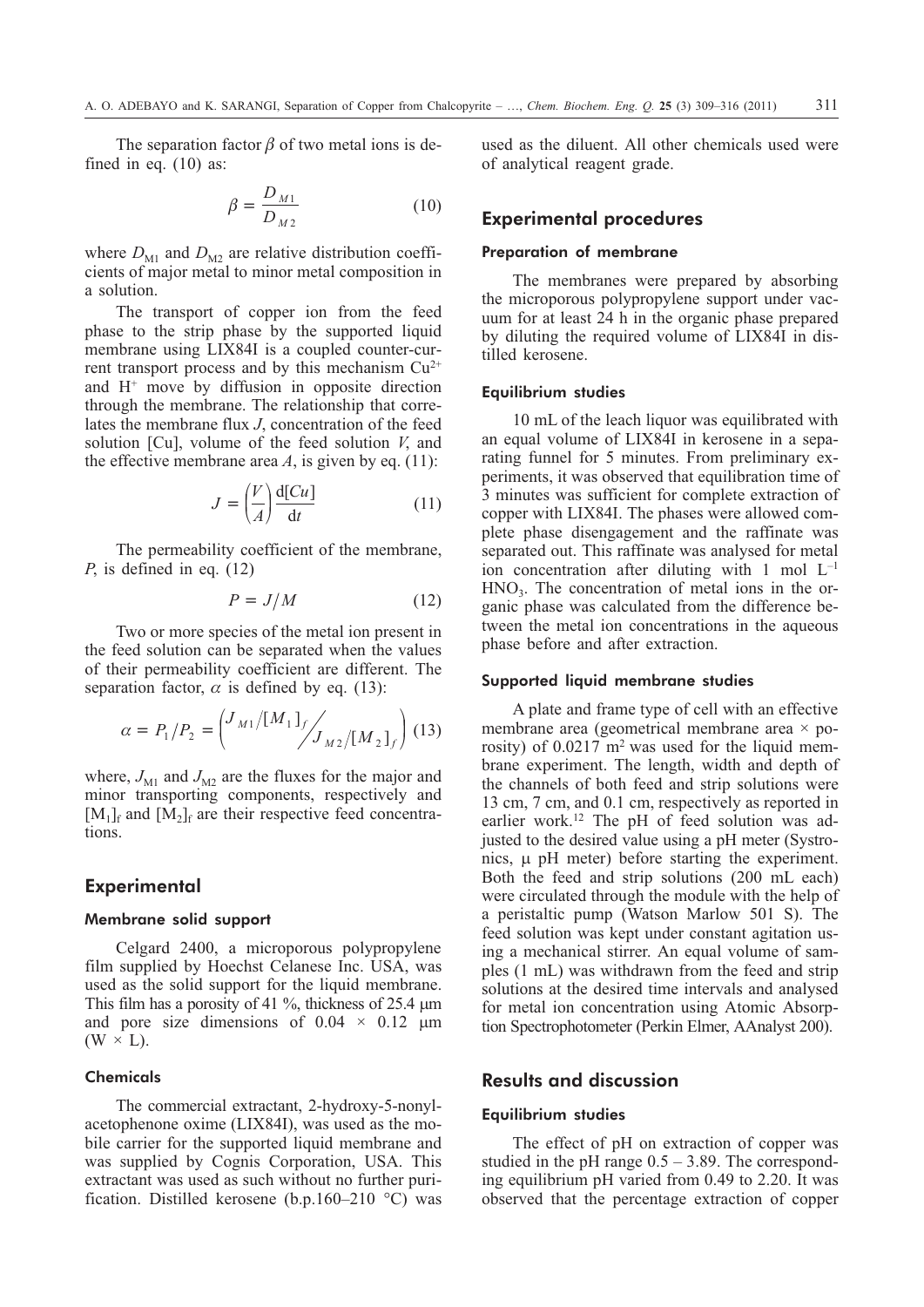increased from 2.68 to 97.03 with increasing equilibrium pH from 0.49 to 2.20 (Fig. 1). The percentage co-extraction of Zn and Mg varied from 5.23 to 8.15 and from 0 to 6.5, respectively. The plot of log *D* vs. equilibrium pH (Fig. 2) for copper extraction was a straight line with slope value of 1.86 indicating the release of two moles of  $H<sup>+</sup>$  during the extraction of a mole of metal ion.



*equilibrium pH*



The separation factor for  $Cu - Zn$  and  $Cu - Mg$ was calculated at different equilibrium pH as shown in Fig. 3. The separation factor  $\beta$  for Cu-Zn increased from 0.50 to 368.19 with increasing equilibrium pH from 0.49 to 2.2 and for Cu-Mg it increased from 0 to 479.25 with increasing equilibrium pH from 0.49 to 2.08; however at pH 2.2, it decreased to 469.95.

The copper was also extracted with various concentrations of LIX84I within the range 0.036–1.086 mol  $L^{-1}$  at equal phase ratio. The experimental data showed increase in percentage extraction from 25.3 to 98.75 with the increase in extractant concentration from 0.036 to 1.086 mol L–1







(Fig. 4). The co-extraction of Mg and Zn varied from 0 to 7.2 and from 0 to 19.98, respectively. The plot of log *D* versus log [Extractant] was linear with a slope of 1.59 (Fig. 5) indicating the association of two moles of extractant for extraction of a mole of metal ion. The separation factors,  $\beta_{\text{Cu/Zn}}$  and  $\beta_{\text{Cu/Mg}}$ , increased from 25.91 to 316.40 and from 54.66 to 1018.22 with increasing LIX84I concentration (Fig. 6).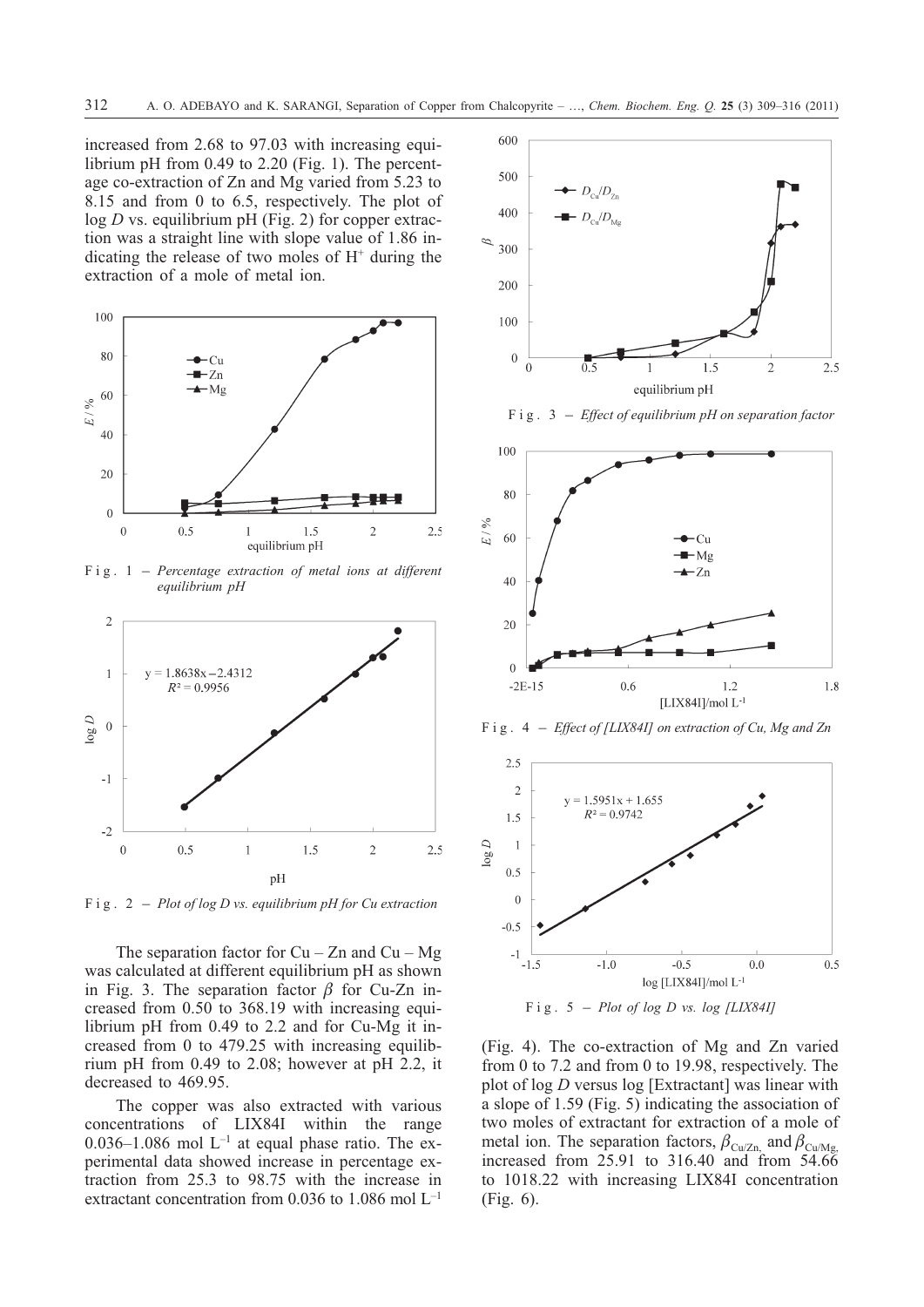

*and Cu-Mg*

# **Supported liquid membrane studies**

# Effect of flow rate

In order to achieve effective transport of copper in a supported liquid membrane system, it is necessary to optimise the flow rate. Therefore the flow rate of the feed and strip solution was varied in the range 20 to 150 mL min–1 and the corresponding flux values are shown in Fig. 7. It was observed that copper flux increased from  $0.76 \cdot 10^{-5}$  to  $2.532 \cdot 10^{-5}$  mol m<sup>-2</sup> s<sup>-1</sup> with increasing flow rate from 20 to 120 mL min–1. However at higher flow rate the flux remained constant. Therefore for all other experiments the flow rate was maintained at  $120 \text{ mL min}^{-1}$  assuming at this flow rate the aqueous film boundary resistance is minimum.

The separation factors of copper with respect to zinc and magnesium are calculated and shown in Fig. 7. The permeabilities of zinc and magnesium



*factor*

are much less in comparison to copper and remain constant in each experiment. So the separation factor depends mainly on copper permeability. The maximum separation factor of copper over zinc and magnesium was found to be 8.04 and 49.54, respectively.

At low flow rate, the aqueous film boundary layer may be the rate-controlling step in this liquid membrane system<sup>13</sup> as given in eq. 14:

$$
\quad \text{or:} \quad
$$

$$
\log J = \log k_w + \log \left[ C u^{2+} \right] \tag{15}
$$

 $J = k_w [C u^{2+}]$  (14)

Therefore the experiments were carried out with different copper concentrations in the feed solution at low flow rate region (40 mL min–1) and the copper fluxes obtained were plotted against copper concentration as shown in Fig. 8. From the intercept of this figure, the value of aqueous film diffusion constant,  $k_w$  was calculated and found to be  $2.40 \cdot 10^{-6}$  m s<sup>-1</sup>.



# Effect of feed solution pH

To study the effect of pH on the transport of metal ions through supported liquid membrane, experiments were carried out in the pH range 1.5 to 3.5. The feed and strip solution flow rate, LIX84I concentration in the membrane phase and the  $H_2SO_4$  concentration in the strip solution were kept constant at 120 mL min<sup>-1</sup>, 40 % and 950 mol m<sup>-3</sup>, respectively. The metal ion flux obtained at various pH was plotted in Fig. 9. As the pH increased from 1.5 to 3.0, the copper flux increased from  $0.92 \cdot 10^{-5}$ to  $6.3 \cdot 10^{-5}$  mol m<sup>-2</sup> s<sup>-1</sup>, but again it decreased to 5.95  $\cdot$  10<sup>-5</sup> mol m<sup>-2</sup> s<sup>-1</sup> as pH increased to 3.5.

The separation factor of copper over zinc and magnesium ion,  $P_{Cu}/P_{Zn}$  and  $P_{Cu}/P_{Mg}$  at different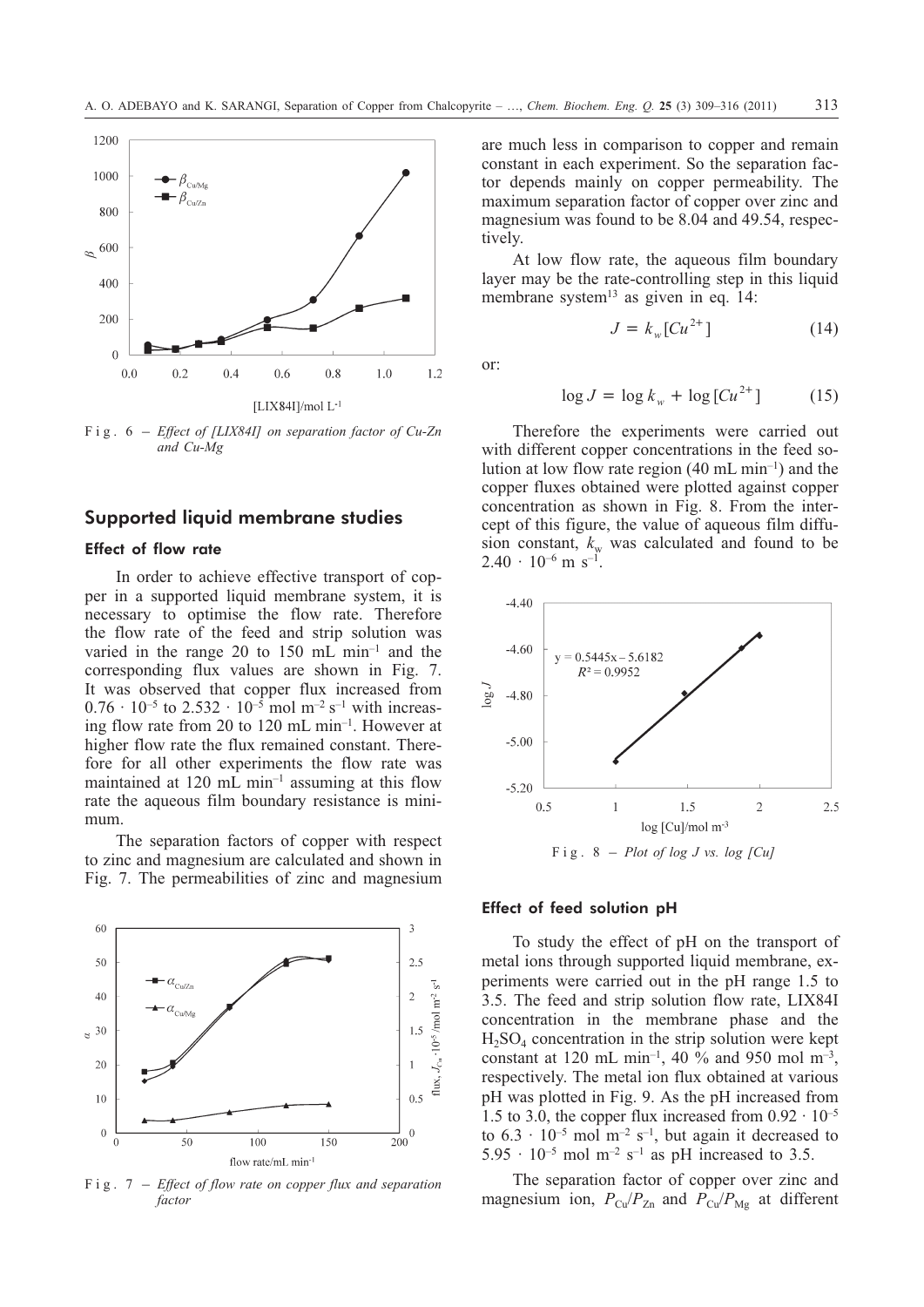LIX84I concentrations were calculated as presented in Fig. 9. For both  $Cu - Zn$  and  $Cu - Mg$ , maximum separation factor was obtained at pH 3.5 and the values were 38.39 and 402.05 for  $P_{\text{Cu}}/P_{\text{Zn}}$  and  $P_{\text{Cu}}/P_{\text{Mg}}$  respectively.



At low pH region  $(1.5 - 2.5)$ , the interfacial chemical reaction may be rate-controlling and the following equation was used to calculate the value of  $k_1$ <sup>13</sup>

$$
J = \frac{k_1 [C u^{2+}][RH]}{[H^+]}
$$
 (16)

Taking logarithm of eq. 16:

$$
\log J = \log k_1 + \log \left[ Cu^{2+} \right] +
$$
  
+ 
$$
\log \left[ RH \right] + pH
$$
 (17)

The log *J* values at lower pH region were plotted against pH as shown in Fig. 10. The value of forward reaction rate constant,  $k_1$  was calculated from the intercept of the plot and found to be  $2.35 \cdot 10^{-11}$  m s<sup>-1</sup>. The slope of the plot was 0.57, which supports the rate-controlling step as given in eq. 17.





### Effect of [LIX84I] on copper flux

The effect of [LIX84I] in the membrane phase within the range of  $0.361$  to 1.805 mol  $L^{-1}$  on the copper flux was investigated. The pH of the feed solution was kept constant at 3.0. At pH 3.0, the copper flux increased from 1.02 to  $6.06 \cdot 10^{-5}$  mol m<sup>-2</sup> s<sup>-1</sup> with increase in [LIX84I] from 0.361 to 1.444 mol  $L^{-1}$ , but with further increase in [LIX84I] to 1.805 mol  $L^{-1}$ , the copper flux decreased to  $5.23 \cdot 10^{-5}$  mol m<sup>-2</sup> s<sup>-1</sup> (Fig. 11). According to eq. 1, with the increase in [LIX84I], the formation of Cu-LIX84I complex increased at the feed solution-membrane interface. At a lower extractant concentration, the feed solution-membrane interface was not saturated for which the copper flux increased with the increase in extractant concentration. However at higher [LIX84I] in the membrane phase, saturation of the same interface occurred along with increase of viscosity of the membrane phase. Because of these effects, the copper flux decreased at higher concentration of LIX84I.



*tion factor*

The separation factors at different concentration of LIX84I were calculated as shown in Fig. 11. The separation factors increased with the increase of LIX84I concentration from 0.361 to1.444 mol L–1 and then decreased. The maximum separation factors obtained for  $P_{Cu}/P_{Zn}$  and  $P_{Cu}/P_{Mg}$  were 101.812 and 15.179, respectively. In shake flask studies, the maximum separation factor was obtained at 30 % LIX84I. At 40 % LIX84I, the co-extraction of other metal ions increased along with copper and so the separation factor decreased. However in supported liquid membrane studies, there was no significant increase in co-permeation of other metal ions along with copper, with the increase of extractant concentration, and thus the separation factor had the same trend as the copper flux.

In Fig. 12, log *J* was plotted against log [RH] and from the value of intercept,  $k_1$  was also calcu-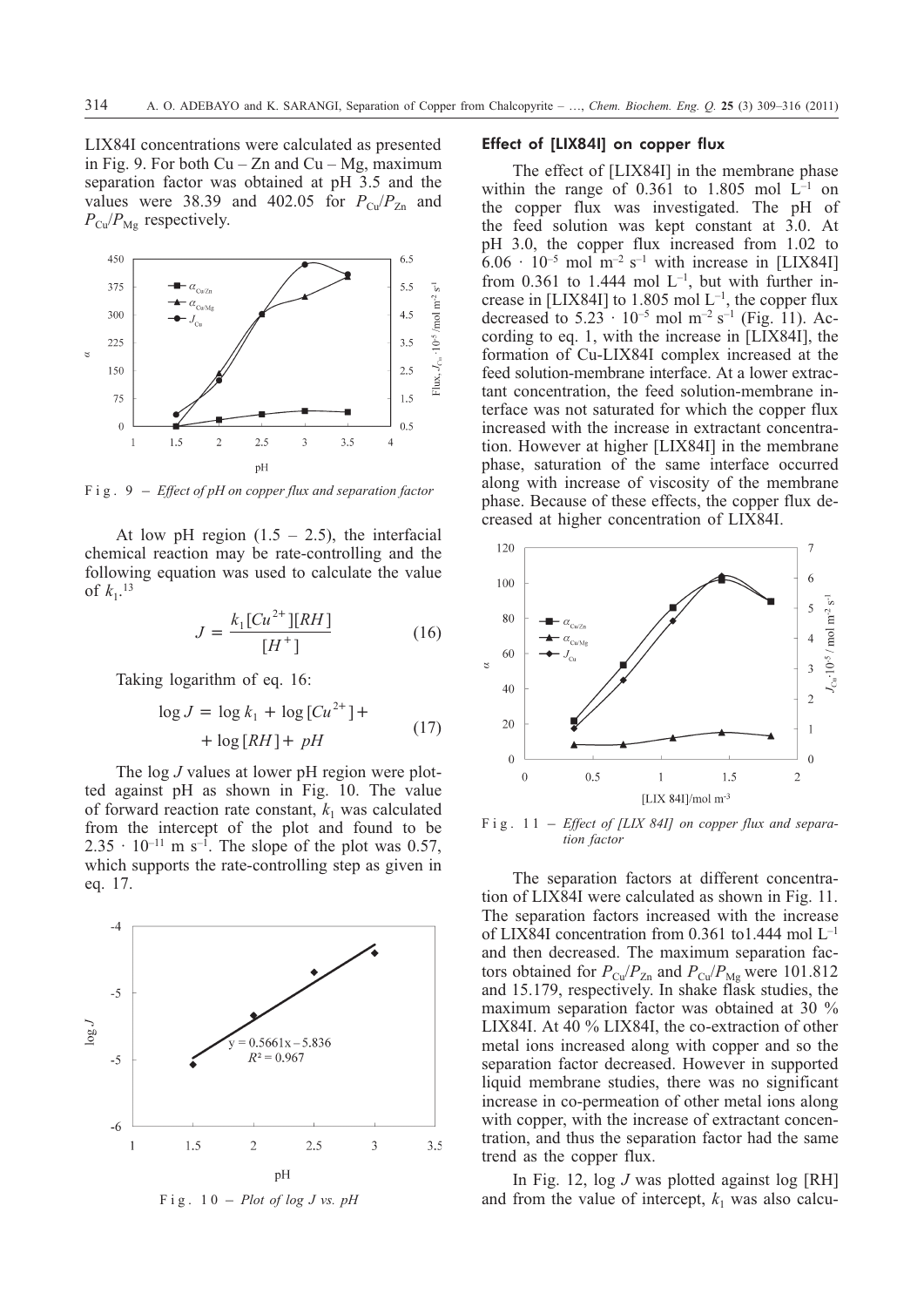

lated to be  $9.13 \cdot 10^{-10}$  m s<sup>-1</sup>. The slope of this plot was 1.29 which again supports the rate-controlling step in eq. 17.

# Effect of sulphuric acid concentration in the stripping solution

In the supported liquid membrane system, the extraction and stripping of metal ions takes place simultaneously. Therefore the stripping agent and its concentration directly influence the metal ion flux. In this study sulphuric acid was used as the stripping agent and the concentration of  $H_2SO_4$  was varied in the range 190 to 1425 mol  $m^{-3}$ . The pH of the feed solution, LIX84I concentration in the membrane phase and flow rate of feed and strip solution were kept constant at 3.0, 1.444 mol  $L^{-1}$  and 120 mL min–1, respectively. The copper flux obtained at different acid concentrations is shown in Fig 13, indicating an increase of copper flux from  $1.03 \cdot 10^{-5}$  to  $3.37 \cdot 10^{-5}$  mol m<sup>-2</sup> s<sup>-1</sup> with the increase of acid concentration from 190 mol m–3 to 950 mol m–3. Beyond that concentration the plot forms a plateau. The separation factors for  $P_{\text{Cu}}/P_{\text{Zn}}$ and  $P_{\text{Cu}}/P_{\text{Me}}$ , were also calculated and plotted against  $H<sub>2</sub>SO<sub>4</sub>$  concentration in the same figure and it shows the same trend as the copper flux.



*flux of copper and separation factor*

## Recovery of copper from the leach liquor

The recovery/separation of copper from the leach liquor was conducted at various optimised conditions: 950 mL min<sup>-1</sup> flow rate, pH of 3.0, LIX84I concentration of  $1.5$  mol  $L^{-1}$ , and acid concentration of 950 mol  $m<sup>-3</sup>$  in the strip solution. It was possible to recover more than 99.5 % of copper from the solution in four hours with negligible co-permeation of other metals present. This study shows a faster separation when compared with separation of copper under the same conditions in the presence of sulphuric acid lixiviant alone as reported in our previous work.<sup>11</sup>

## **Conclusion**

Separation of copper from the ammoniacal leach liquor of chalcopyrite has been carried out by supported liquid membrane with LIX84I in distilled kerosene. The effect of different parameters such as flow–rate, pH of the feed solution, concentration of LIX84I and concentration of the strip solution on the extraction of copper has been investigated. From the above results, it was concluded that in the extraction of copper with LIX84I, two moles of hydrogen ion and two moles of LIX84I were involved. The copper flux increased from  $0.92 \cdot 10^{-5}$  to  $6.3 \cdot 10^{-5}$  mol m<sup>-2</sup> s<sup>-1</sup>, with the increase of pH from 1.5 to 3.0 but again it decreased to  $5.95 \cdot 10^{-5}$  mol m<sup>-2</sup> s<sup>-1</sup> as pH increased to 3.5. Similarly, copper flux the increased with increase in [LIX84I] from 0.361 to 1.444 mol  $L^{-1}$ , but with further increase of [LIX84I] to 1.805 mol L–1 copper flux decreased. The value of forward reaction rate constant  $k_1$  and aqueous film diffusion constant  $k_w$  were calculated and found to be  $3.34 \cdot 10^{-11/9}$ ,  $13 \cdot 10^{-10}$  m s<sup>-1</sup> and  $2.40 \cdot 10^{-6}$  m s<sup>-1</sup>, respectively. Maximum separation factor for  $Cu - Zn$ and  $Cu - Mg$  in equilibrium study was found to be 368.19 and 1018.22 whereas that with the liquid membrane experiment was found to be 101.812 and 402.05, respectively. More than 99.5 % of copper was recovered from ammoniacal solution using this technique.

# *ACKNOWLEDGMENTS*

*The authors wish to thank Prof. B. K. Mishra, Director, Institute of Minerals and Materials Technology, Bhubaneswar and Dr. R. K. Paramguru, HOD, Hydro & Electrometallurgy Department for their kind permission to publish this paper. One of the authors is grateful to CSIR, Government of India and the Academy of Science for the Developing Countries (TWAS) for CSIR–TWAS Postgraduate Fellowship award leading to this paper.*